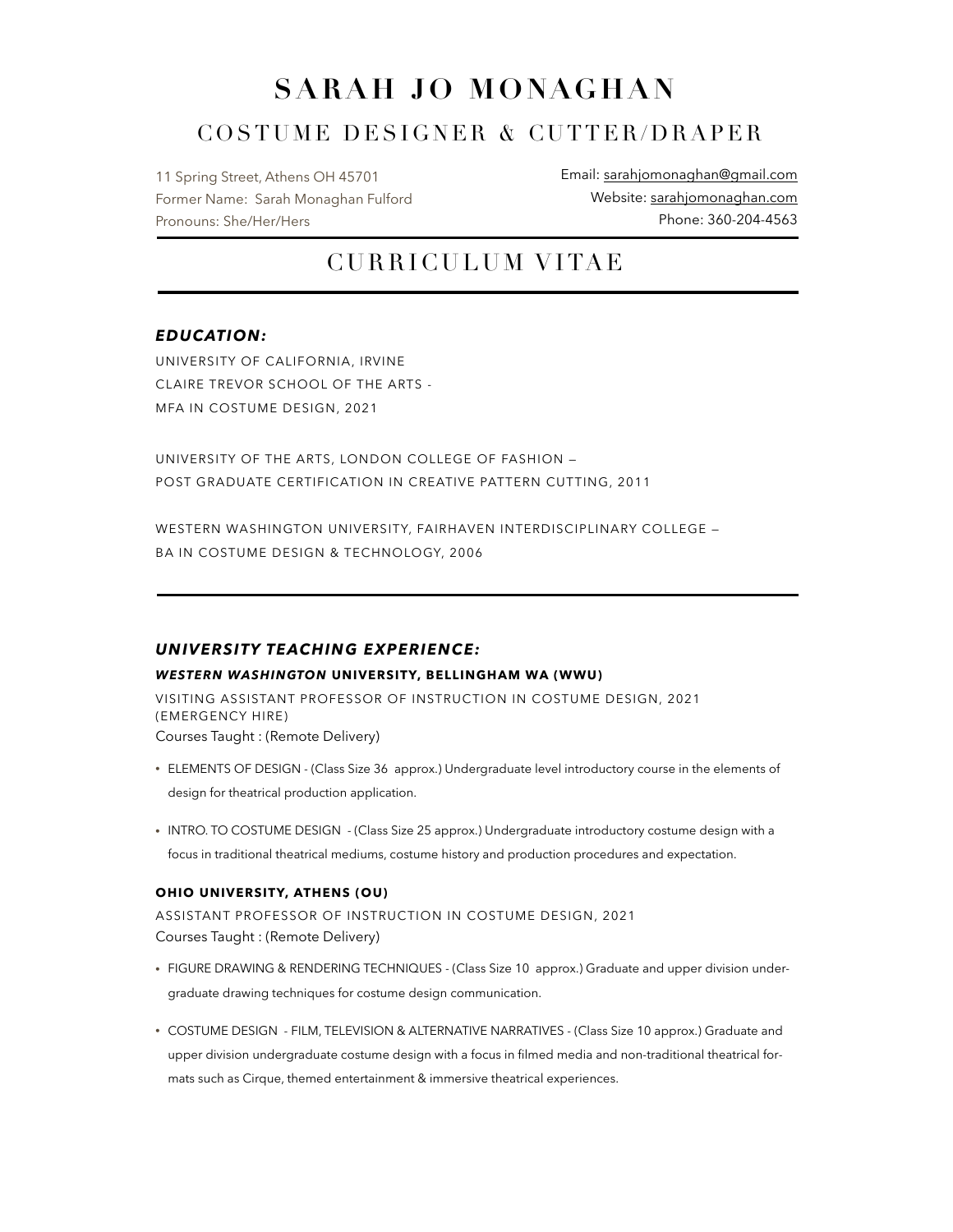- COSTUME DESIGN BALLET, MUSICAL THEATER & OPERA (Class Size 15 approx.) Graduate and upper division undergraduate costume design with a focus narrative musical forms such as Ballet, Musical Theater & Opera.
- DRAPING & DRAFTING (Class Size 5 approx.) Graduate draping and flat patterning method for theatrical practice.
- COSTUME HISTORY (Class Size 13 approx.) Graduate and upper division undergraduate European costume/ art history for application to theatrical practice relevant to western theatre cannon.

#### **UNIVERSITY OF CALIFORNIA, IRVINE (UCI)**

INSTRUCTOR, 2021 Courses Taught : (Remote Delivery)

• HISTORIC COSTUME CONSTRUCTION - (Class Size 7) Advanced draping techniques for historic garment recreations.

#### INSTRUCTOR - WINTER, 2021

• COSTUME CONSTRUCTION - (Class Size 12) Foundational hand sewing and machine construction techniques for practical garment construction application.

INSTRUCTOR - FALL, 2020

• ADVANCED COSTUME DESIGN - (Class Size 10) Costume design theory and techniques for contemporary practice in theatre, film & multi-media arts.

#### **UNIVERSITY OF MONTANA, MISSOULA (UM)**

ASSISTANT PROFESSOR OF COSTUME TECHNOLOGY, 2015 - 2018 Courses Taught : (In Person Delivery)

- STAGE CRAFT- (Class Size 12 20 approx.) Introductory costume shop etiquette and basic sewing construction skills.
- INTERMEDIATE COSTUME CONSTRUCTION (Class Size 9 15 approx.) Intermediate hand and machine sewing skill development. Working with a pattern and foundational garment construction skills.
- ADVANCED COSTUME CONSTRUCTION (Class Size 9 15 approx.) machine skills with a focus on challenging professional skills such as working with knits, tailoring techniques, working with tulle and sewing with challenging materials such as velvet and bias cut charmeuse.
- FLAT PATTERN DRAFTING (Class Size 9 15 approx.) flat patterning method for garment development.
- DRAPING (Class Size 9 15 approx.) Applied fashion draping method for garment development.
- COSTUME CRAFTS (Class Size 9 15 approx.) Mask making, millinery, shoe painting and maintenance, distressing, mold making etc.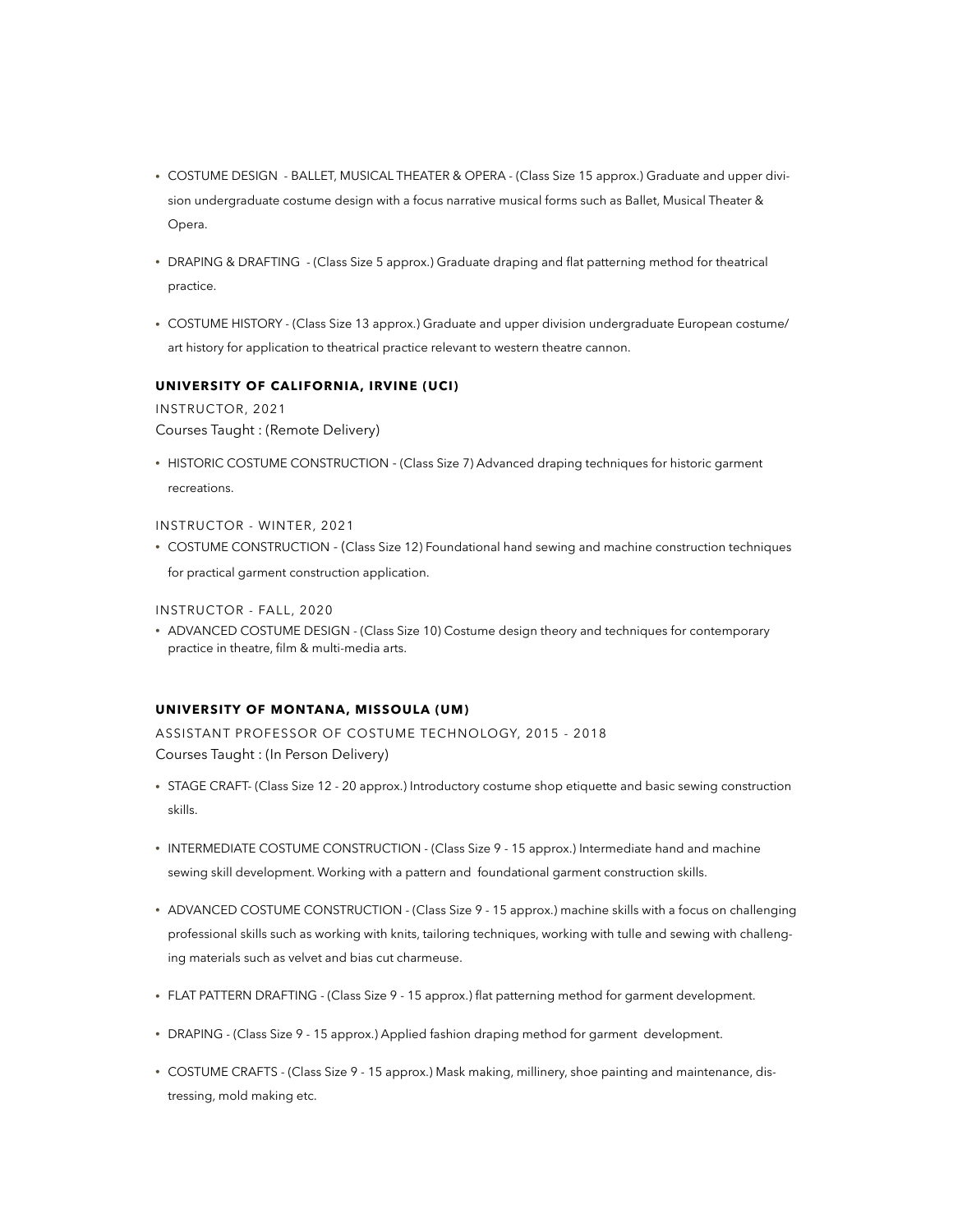- PROPS (Class Size 9 15 approx.) Skills include creating/updating props lists, soft goods creation, distressing etc.
- COSTUME HISTORY (Class Size 15 25 approx.) European costume/art history for application to theatrical practice relevant to western theatre cannon.

## *ACADEMIC ADVISING:*

Jennifer Lothian - Graduate Costume Design

*•* Summer *and Smoke -* Ohio University, Fall 2021

Chantel Booker - Graduate Costume Design

*•* Absentia *-* Ohio University, Fall 2021

Sarah Travis- Graduate Costume Design

*•* Everybody *-* Ohio University, Winter 2021

Katelynn Greenburg - Undergraduate Senior Design Project

*• In The Next Room -* University of Montana, Spring 2018

Jennifer Jones *- Graduate Design Project*

*• As You Like It -* University of Montana, Fall 2017

Linda Guillis - Graduate Design Project

*• Noises Off -* University of Montana, Spring 2017

Bayne Tilton - Undergraduate Senior Design Project

*• Legally Blonde -* University of Montana, Fall 2017

Tawsha Jones - Undergraduate Senior Project

*•* Costume Construction - Independent Senior Project, Spring 2016

## *COSTUME DESIGN EXPERIENCE:*

*Mother of God -* Collaborative Devised Work with Sophia Metcalf, Lucas Goodman, Nita Mendoza, Ezra Anisman, Nettle Aida & Heather Bennet Spring 2021, University of California, Irvine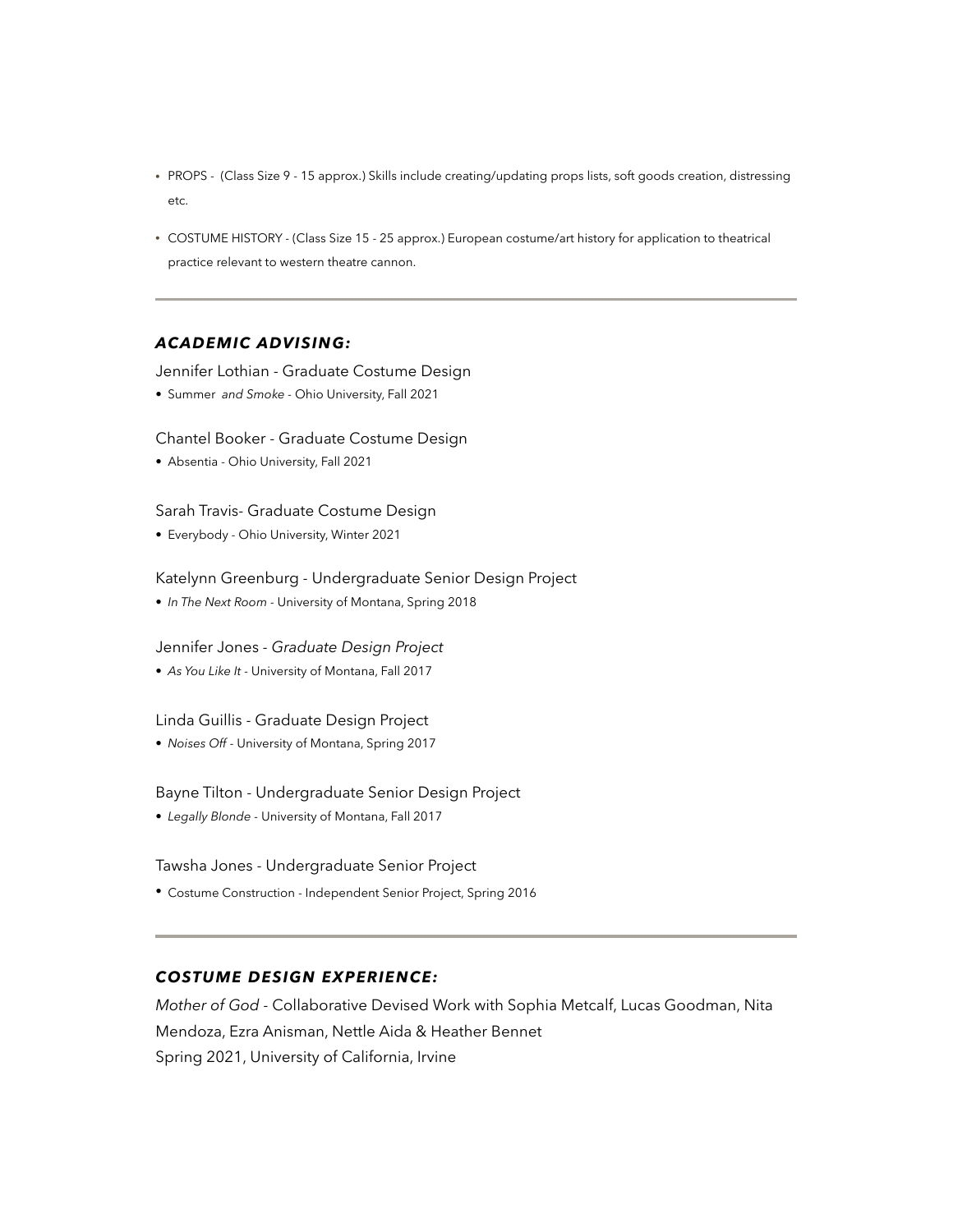*The Penelopiad -* Directed by Sara Rodriguez Winter 2020, University of California, Irvine

*The Pajama Game -* Directed by Don Hill Spring 2019, University of California, Irvine

*Peter and the Starcatcher -* Directed by Joel Shura Fall 2017, University of Montana

*To Kill a Mockingbird -* Directed by Greg Johnson Spring 2017 - The Montana Repertory Theatre, China International Tour (\$500 budget)

*Dracula -* Directed by Joel Shura Fall 2016, University of Montana

*The Ballad of Baby Doe -* Directed by David Meyer Winter 2008, Western Washington University

## *COSTUME DESIGN ASSISTING EXPERIENCE:*

*The Importance of Being Ernest -* Costume Design by Lauryn Terceira Fall 2018, University of California, Irvine

*The Book of Will -* Costume Design by Jenny Clark Spring 2020, University of California, Irvine

*Human Error -* Costume Design by Denise Larson Winter 2021, University of California, Irvine

## *PROFESSIONAL PRODUCTION EXPERIENCE:*

## LEAD CUTTER/DRAPER

- Gwyn Conaway, Costume Designer Film Spec. Contract Los Angeles CA, 2019
- The Montana Repertory Theatre, International Tour Missoula MT, 2016
- Teatro Zinzanni Seattle WA, Multiple Contracts 2013 2015
- The Broadway Rose Theatre Company Tigard OR, Multiple Contracts 2011 2012
- Western Washington University Bellingham WA, 2011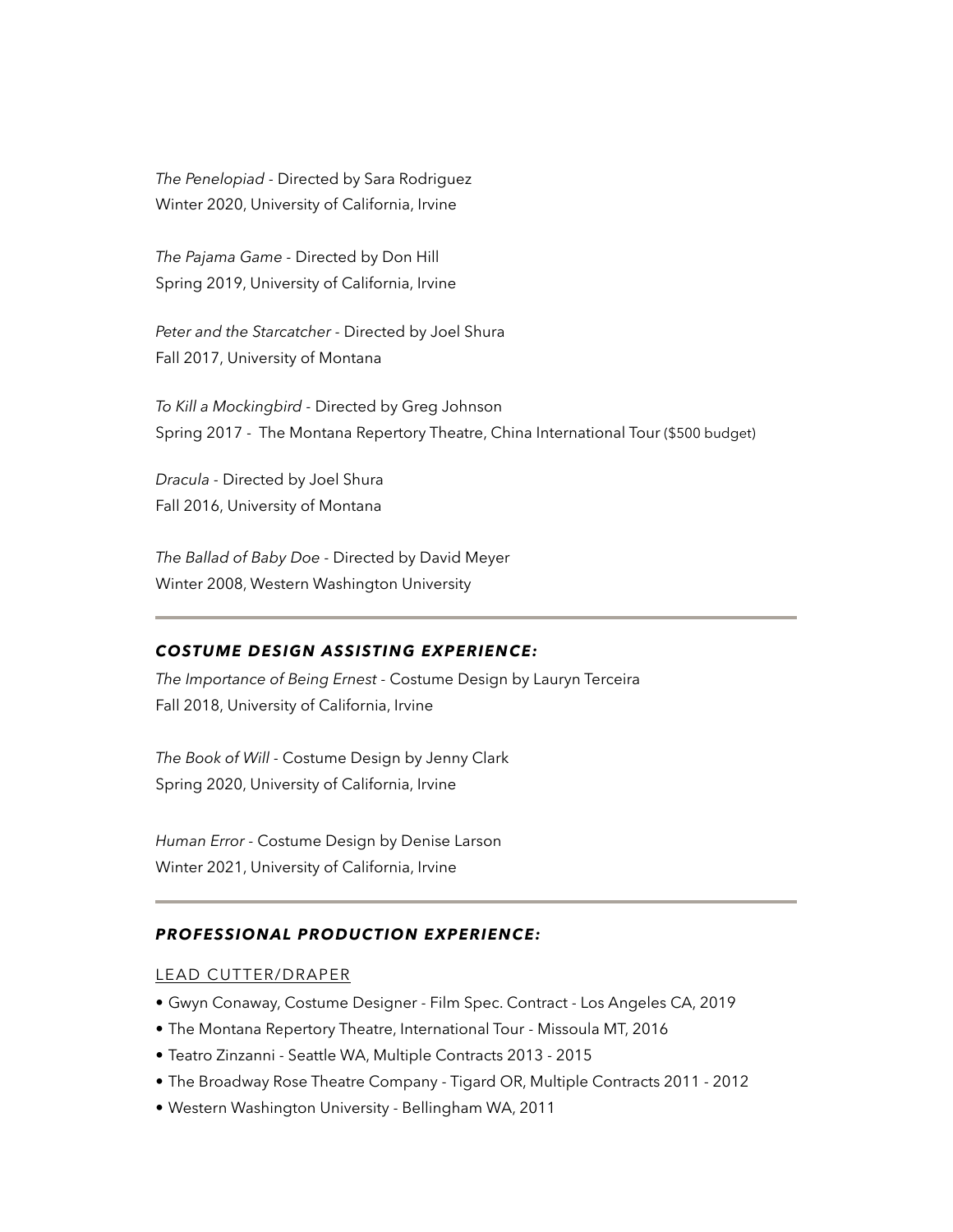#### FIRSTHAND/TAILORS ASSISTANT

- The Santa Fe Opera (Tailors Assistant) Santa Fe NM, Summer 2015 & 2016
- The Village Theatre Issaquah WA, Fall 2009

#### STITCHER/MACHINIST

- Seattle Opera Seattle WA, Multiple Contracts 2013 2015
- CMC & Design San Francisco CA, Multiple Contracts 2006 2007

#### WARDROBE ASSISTING/DRESSING

- The 5th Avenue Theatre Seattle WA
- The Mount Baker Theatre Bellingham WA
- The Pacific Northwest Ballet Seattle WA

#### *ACADEMIC PRODUCTION EXPERIENCE:*

#### SUPERVISING CUTTER/DRAPER

- *In The Next Room -* University of Montana, Spring 2018
- *Peter and the Starcatcher* University of Montana, Fall 2017
- *As You Like It* University of Montana, Fall 2017
- *Noises Off* University of Montana, Spring 2017
- *Legally Blonde* University of Montana, Fall 2017
- *Dracula* University of Montana, Fall 2016
- *Romeo & Juliet* University of Montana, Spring 2016
- *Treasure Island* University of Montana, Fall 2015
- A Chorus Line University of Montana, Fall 2015

## *INTERNSHIP EXPERIENCE:*

The American Conservatory Theatre *-* Costume Shop Intern, 2006/2007 Season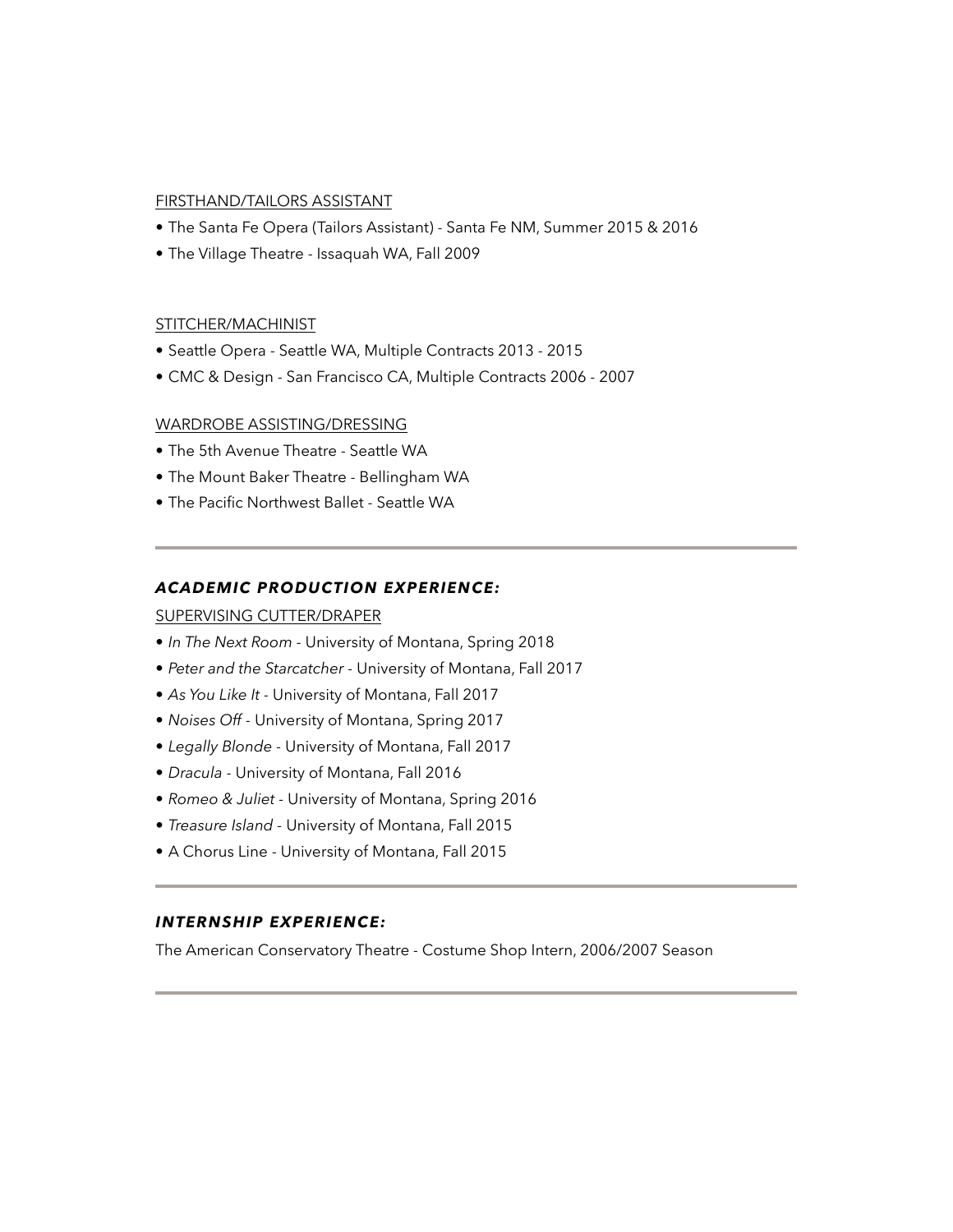## *PROFESSIONAL AFFILIATIONS:*

Theatrical Wardrobe Union - IATSE Local #887 Member in Good Standing Since 2013

American Society of Composers, Authors & Publishers (ASCAP) Member Since 2009 - Published Songwriter

## *ALLYSHIP & ADVOCACY.*

Inclusive Hair & Makeup Resource - University of California, Irvine, Spring 2020

- Organized and lead a cooperative task force in response to the demonstrated need for more informed hair & makeup resources, specifically resources to better serve BIPOC and LGBTQ performers and designers. Collectively the group researched and developed a variety of digital hair & makeup resources and tools for actors and designers that is accessible via a private website for current and future UCI student use.
- Collaborators: Maya Smoot MFA Acting (She/Her), Arizsia Staton MFA Acting (She/ Her), Sophia Metcalf - MFA Acting (They/Them), Sebastian Rock - MFA Costume (He/ Him), Ayrika Johnson - MFA Costume (She/Her)

## Graduate Student Mentor & Advocate for Health, Safety & Equity

University of California, Irvine - Claire Trevor School of the Arts

- Successfully organized and advocated for necessary reforms in the student designer purchasing system that was not in keeping with Union labor guidelines or healthy professional or academic practices.
- Researched and compiled reference materials for students, faculty and staff that offered education in aid of inclusive, trauma informed and anti racist language and practices for class room and production purposes.
- Colleagues & Advocacy Peers: Jesús López Vargas MFA Stage Management & Community Leader (He/Him), Sophia Metcalf - MFA Acting & Community Leader (They/Them) Sara Rodriguez-MFA Directing & Community Leader (She/Her), Kyrsten Goodrich - MFA Stage Management (She/ Her), Ezra Anisman - MFA Sound Design (They/Them), Hope Andrejack - MFA Acting (She/Her), Arielle Brown Singer - MFA Stage Management (She/Her), Merle DeWitt III - MFA Lighting (He/ Him), Mathew Martinez - MFA Costume (He/Him), Cassie DeFile - MFA Costume (She/Her), Sebastian Rock - MFA Costume (He/Him), Ayrika Johnson - MFA Costume (She/Her), Denise Larson - MFA Costume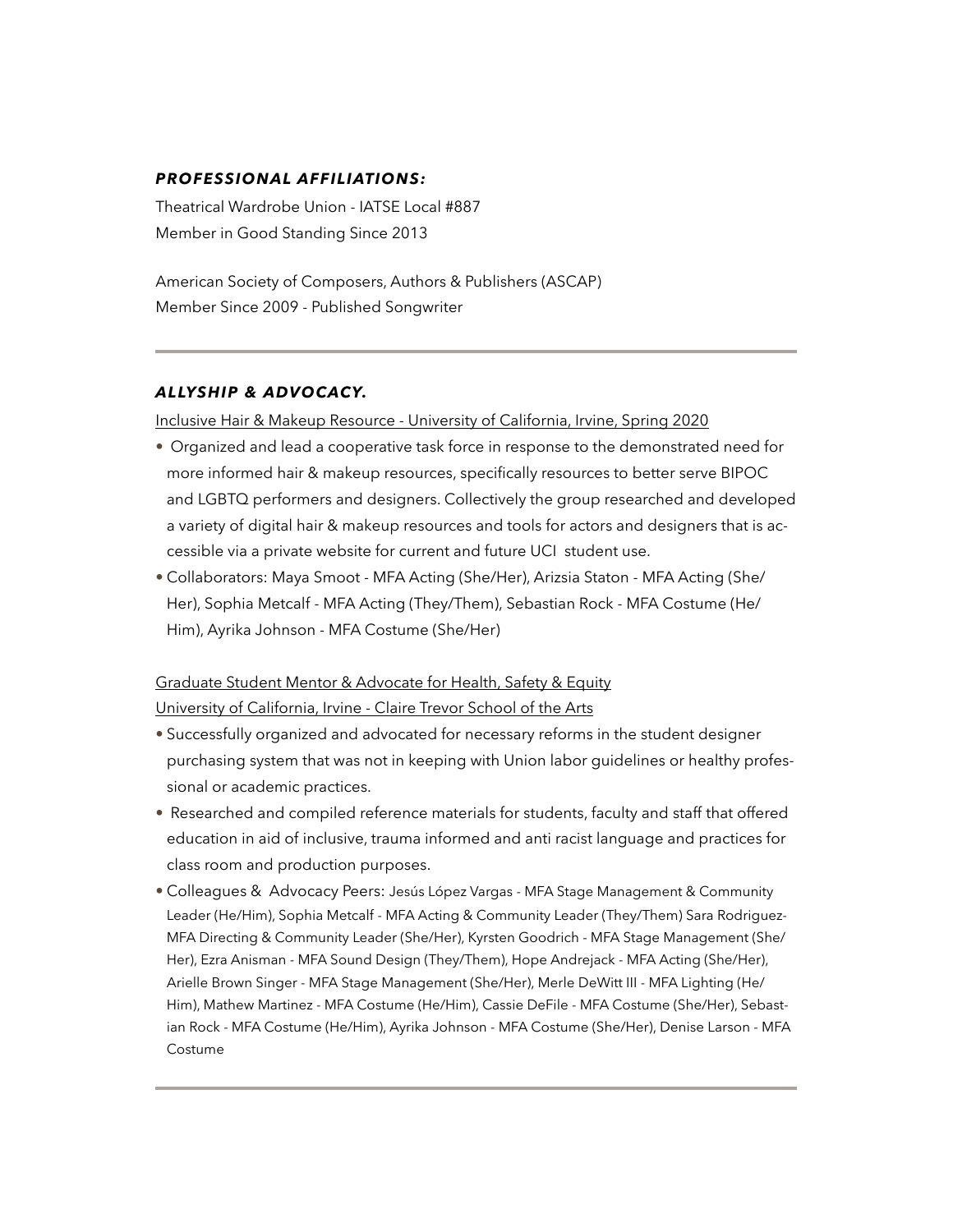#### *ADDITIONAL SKILLS & EXPERTISE:*

- Digital Rendering Procreate & Full Adobe Suite
- Surface Design Fabric Print Engineering
- Theatrical Stage Makeup & Basic Wig Dressing
- Specialty Construction Skills *-* Men's Tailoring, Dance Wear & Knits
- Puppetry & Soft Goods Construction
- Slipcovers & Basic Upholstery

## *AWARDS:*

Costume Society of America: Award for Innovation in Costume Design, 2022 Work Submitted: *Mother of God,* June 2021

Warner Scholarship Award, UC Irvine - 2019/2020

#### *REFERENCES:*

Molly Tiede-Schroer *- Assistant Professor of Lighting Design, Co-head of Production, Design & Technology, OU*  Email: [tiedem@ou.edu](mailto:tiedem@ou.edu)

Bethany Padron - *Assistant Professor of Costume Technology, OU*  Email: justthiceonce@gmail.com

Debi Jolly-Holcomb - *Costume Crafts, Hair & Makeup & Warbode, OU* Email: [debijolly@gmail.com](mailto:debijolly@gmail.com)

Don Hill *- Department Chair & Professor of Stage Management, UCI* Email: [donhill@uci.edu](mailto:donhill@uci.edu)

Alessia Carpoca - Professor of Design, University of Montana, Missoula Email: [alessia.carpoca@umontana.edu](mailto:alessia.carpoca@umontana.edu), Phone: (406) 531-5836

John K. DeBoer - Professor of Acting, University of Montana , Missoula Email: [john.deboer@umontana.edu](mailto:john.deboer@umontana.edu), Phone: (406) 243-4970

Gregory L. Pulver - Professor of Costume Design, University of Portland, Portland